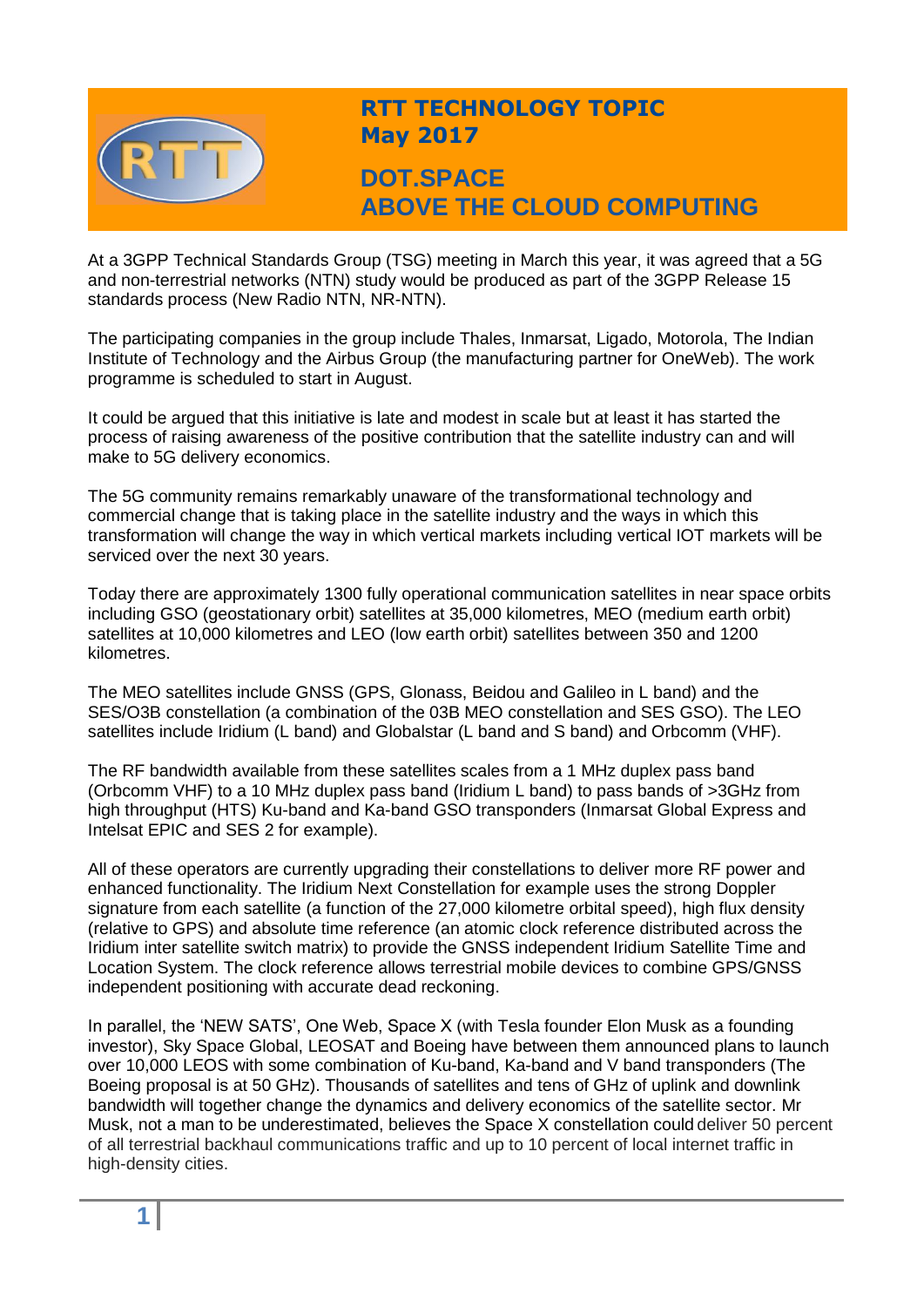This might be considered a pipedream but we are talking about 10,000 LEOS with 250 watt Kaband transponders with a 3.5 GHz+3.5 GHz pass band with line of sight visibility into two to three kilometre radius cells covering every square metre of the earth's surface. The LEOS last for twenty years, have a free and renewable electricity supply and do not have to bother with landlords.

They are competing with or hopefully complementing terrestrial 4G and 5G terrestrial networks which in broad terms in ten years' time could be supporting 10 million base stations with 20 watt transceivers with limited line of sight visibility and at most 250 MHz of aggregated pass band. Most of the power in these 4G and 5G terrestrial networks, particularly networks implemented in the centimetre and millimetre band, will be absorbed by surface scatter.

But the story is not just about connectivity. As delivery bandwidth expands, storage bandwidth and server bandwidth expands. In this month's technology topic we explore the technical and commercial logic of putting servers in space, the dot.com to dot.space transition to above the cloud connectivity and the related implications for 5G and 5G vertical markets.

#### **Read on**

Imagine you are a flat panel phased array antenna sitting in a deckchair staring into space. Depending on your latitude you will have RF visibility to at least 50 satellites and this is before those 10,000 LEOS arrive in orbit. The smart phone by your side will have RF visibility to at most six cellular sites.

It takes twenty minutes for a LEO to travel into space, significantly faster than a truck drop to a cellular site. Having unfurled its antennas, the LEO is ready to go and depending on how it is configured can stay in space for up to 20 years. Outside the earth's atmosphere, solar energy density is 1,350 W/m2. At the earth's surface it is 1,000 W/m2. It is sunnier in space. It doesn't rain in space. Multi junction solar panel cells are now achieving 40% efficiency. So that's twenty years of free RF power and no rent to pay. Network densification is also easier (less expensive) in space. (There is more space in space). It is also cold in space (-270.45 Celsius) so there is none of that air conditioning nonsense to worry about.

If I want to do some high frequency trading from my deck chair I can get to the other side of the world significantly faster over an inter satellite switched LEO constellation. Light travels faster in free space than it does in a fibre optic cable. Once a fibre optic cable reaches a certain length (about 5500 kilometres), the free space speed advantage outweighs the round trip distance (1400 kilometres).

So let us say my deckchair is on the beach at Bournemouth, a popular UK south coast resort, I can get to Singapore in 120 milliseconds. That is at least 60 milliseconds faster than fibre. LEOSAT are basing their LEO business model on this time differential. And if I really wanted to speed things up then the transaction server would not be in Singapore but in the constellation (with interesting tax implications).

By contrast if I used my smart phone, my journey to Singapore will be via the local 4G or 5G network, across a microwave link or fibre, cable or copper backhaul then to Singapore which could be along a number of possible routes then into a Singapore network and finally into the Singapore server.

This highlights two points. I have no visibility to the end to end delay across multiple 4G and 5G mobile broadband and backhaul networks. Additionally I have no control over the latency variability (also known as jitter). Apart from introducing uncertainty into the timing of the trade it also makes authentication harder to manage. Challenge and response algorithms depend on deterministic round trip latency and minimal jitter. In comparison, my end to end journey over the LEO constellation gives me absolute control of the end to end channel.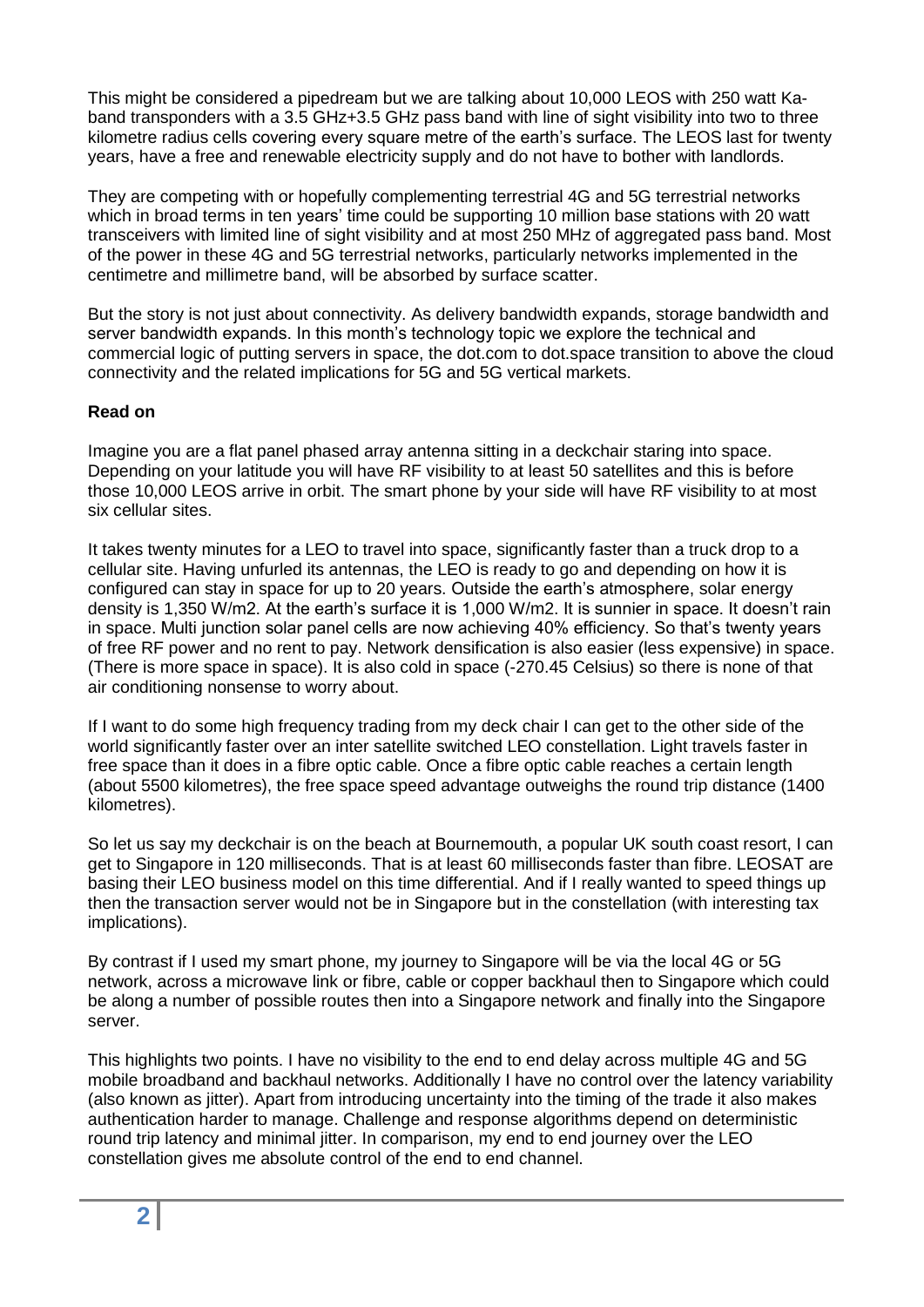But I also forgot to mention that my deck chair has wheels and an electric motor. It is the Mother of All Deckchairs. And my LEO based server tells me it is sunnier and less crowded at the other end of the beach.

I now have two choices. I can self-navigate myself along the beach using the dead reckoning (enabled by the real time high accuracy clock pulse coming down from my nearest LEO satellite) or I can let the LEO drive me. It is probably easier to let the LEO take charge as it knows where all the other deck chairs are and knows that my battery is about to go flat so can take me to the beach hut recharging point where I can take on some power and the latest software upgrade and buy some suntan lotion, a sun hat and an ice cream.

This is a trivial example but probably explains why Mr Musk is keen to launch his own LEO satellite network. It will be extremely hard to deliver a totally safe semi-autonomous or fully autonomous driving or terrestrial travel experience over multiple terrestrial cellular networks. It will be relatively easy to deliver a totally safe semi-autonomous or fully autonomous driving or travel experience over a LEO network. Mr Musk may also have plans to conquer the mobile deckchair market, another \$50 billion dollar opportunity?

But this highlights a more general point. Server bandwidth on its own does not confer added value. The value comes from the control that accrues from the data held on the server and the algorithms used to mine and manage that data. This is of course a blindingly obvious statement but explains why the cloud comes (apparently) for free.

There are many stationary and moving objects that are already monitored and managed from space. Inmarsat supply connectivity and management and monitoring systems to 11,000 aircraft. If my deck chair was on a Royal Caribbean cruise ship it would be connected to the internet via the 03B MEO constellation. The constellation is also helping to ensure the cruise ship doesn't crash into other cruise ships all heading towards Bournemouth (O3B provides complementary support to the Maritime Automatic Identification System). Caterpillar, John Deere, Komatsu and those other manufacturers of massive machines that dig very large holes and crop the wheat fields of America are shipped with Orbcomm VHF modems for asset tracking and (low bandwidth) telemetry and telecommand.

So all we are describing is an expansion of services that are already well established. Inmarsat started providing mobile satellite service in 1982 and a terrestrial service in 1989. Iridium Globalstar and Orbcomm have been providing mobile connectivity for twenty years but these legacy services are based on two way voice and data transmission rather than cloud connectivity.

The combination of more satellites and more bandwidth and more on board processing power and storage bandwidth significantly changes the market positioning of the satellite industry and brings it closer to emerging 5G business models.

OneWeb have stated publicly that they are confident they can substantially reduce 5G backhaul costs both in dense urban and deep rural areas and provide more cost effective mobile and fixed broadband geographic coverage for rural connectivity. This includes IOT connectivity and developing market connectivity where base station electricity is particularly expensive. In developed markets, the proposition could be particularly persuasive for operators presently over dependent on fibre owned and managed by their competitors.

The proposed merger or co-operation with Intelsat (twenty GSO satellites including their new 'Epic' constellation) to create a combined LEO/GSO constellation would be a particularly powerful proposition. SES/O3B has a similar combined constellation proposal coupling the O3B (**O**ther **T**hree **B**illion) MEO satellites to the SES GSO constellation, a combination which also has many potential performance and cost benefits.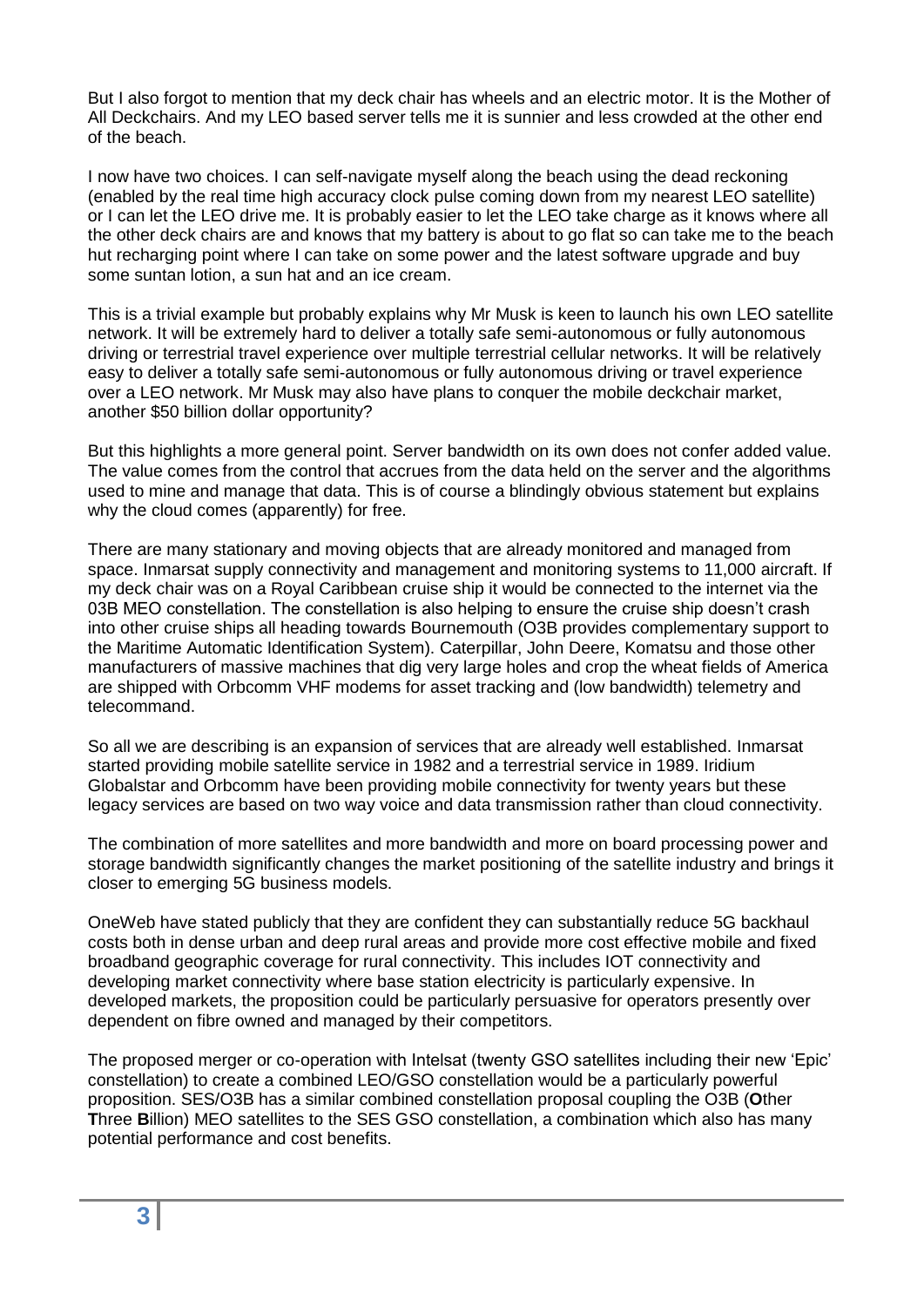Connection to a LEO, particularly a LEO constellation with hundreds of satellites will be line of sight more often than a point to point and point to multipoint terrestrial link. This will be particularly advantageous for Ku-band and Ka–band and is part of the advocacy narrative from the satellite industry that the economics of 5G terrestrial broadband are likely to be more favourable in sub 6 GHz spectrum including existing sub 1 GHz spectrum (see last month's technology topic on Sub G [5G\)](http://www.rttonline.com/sitemap.html) and less favourable in the centimetre and millimetre band.

Add in the benefits of end to end latency control and faster than fibre connectivity over transoceanic links and on board server bandwidth and you have a compelling 5G satellite centimetre and millimetre band market proposition.

It has always been possible to do some things more efficiently from space. We are now moving to a model where most things can be done faster and more efficiently from space at lower cost using less energy, all of which is renewable and free.

The race for dot.space has started and may happen faster than people realize or expect.

**Learn more about these topics -** resources for 5G engineering, marketing and policy teams

#### **[5G and Satellite Workshop](http://www.rttonline.com/5G%20workshop.html)**

A two day multi-disciplinary workshop developed for engineering, marketing and financial team leaders and regulators planning, implementing or managing 5G and next generation satellite networks.

**5G BOOK – [5G Spectrum and Standards –](http://uk.artechhouse.com/5G-Spectrum-and-Standards-P1805.aspx) Geoff Varrall**

Published by Artech House

The spectrum, band plan and standards choices for 5G and satellite mobile and fixed broadband, the technology and the economic impact of these choices on the mobile broadband and satellite industry supply chain, operator community and target vertical markets.

£119.00 **[Order a copy here](http://uk.artechhouse.com/5G-Spectrum-and-Standards-P1805.aspx)**

### **[Making Telecoms Work -](http://eu.wiley.com/WileyCDA/WileyTitle/productCd-1119976413.html) Geoff Varrall**

Published by John Wiley

The technology economics of wireless versus fibre, cable, copper and satellite connectivity and the changing business dynamics of the telecommunications industry.

£66.50 **[Order a copy here](http://eu.wiley.com/WileyCDA/WileyTitle/productCd-1119976413.html)**

#### **About RTT Technology Topics**

RTT Technology Topics reflect areas of research that we are presently working on. We aim to introduce new terminology and new ideas to help inform present and future technology, engineering, market and business decisions. The first technology topic (on GPRS design) was produced in August 1998. 18 years on there are over 200 technology topics **[archived on the RTT](http://www.rttonline.com/sitemap.html)  [web site.](http://www.rttonline.com/sitemap.html)** 

Do pass these Technology Topics and related links on to your colleagues, encourage them to join our **[Subscriber List](mailto:geoff@rttonline.com?subject=Please%20put%20me%20on%20the%20RTT%20Push%20List)** and respond with comments.